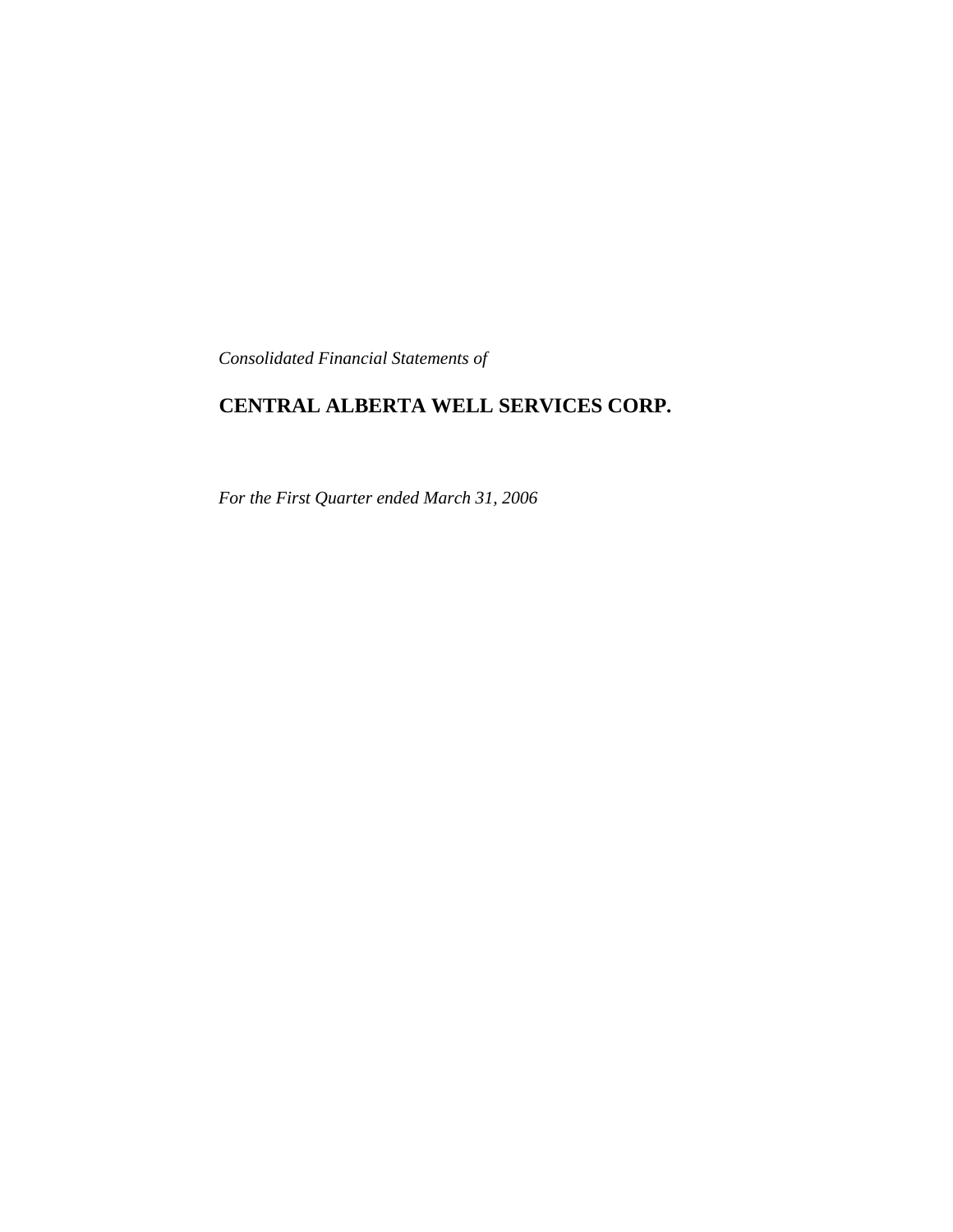# **CENTRAL ALBERTA WELL SERVICES CORP.**

| <b>Consolidated Balance Sheets</b>                                                                                      | March 31, 2006                           |                         | December 31, 2005        |
|-------------------------------------------------------------------------------------------------------------------------|------------------------------------------|-------------------------|--------------------------|
|                                                                                                                         | (unaudited)                              |                         |                          |
| <b>ASSETS</b>                                                                                                           |                                          |                         |                          |
| <b>Current assets</b>                                                                                                   |                                          |                         |                          |
| Cash                                                                                                                    | \$<br>5,035,687                          | \$                      | 2,644,827                |
| Accounts receivable                                                                                                     | 13,176,678                               |                         | 3,263,105                |
| Shareholder loans                                                                                                       |                                          |                         | 84,646                   |
| Inventory                                                                                                               | 707,506                                  |                         | 289,630                  |
| Prepaid expenses and deposits                                                                                           | 344,386                                  |                         | 160,088                  |
|                                                                                                                         | 19,264,257                               |                         | 6,442,296                |
| <b>Property and equipment</b>                                                                                           | 43,956,323                               |                         | 19,962,118               |
| <b>Shareholder loans</b>                                                                                                | 180,625                                  |                         | 211,875                  |
| Other assets                                                                                                            | 23,593                                   |                         |                          |
| Deferred financing costs                                                                                                | 262,200                                  |                         | 38,328                   |
| Intangible assets                                                                                                       | 5,626,000                                |                         |                          |
| <b>Goodwill</b>                                                                                                         | 12,058,151                               |                         | 519,183                  |
|                                                                                                                         | \$<br>81,371,149                         | \$                      | 27,173,800               |
| <b>Current liabilities</b><br>Accounts payable and accrued liabilities<br>Short term debt (note 3)<br>Shareholder loans | \$<br>5,591,057<br>11,000,000<br>444,448 | \$                      | 3,628,656                |
| Income taxes payable                                                                                                    | 753,509                                  |                         |                          |
| Current portion of long-term debt (note 4)                                                                              | 1,669,373                                |                         |                          |
|                                                                                                                         | 19,458,387                               |                         | 3,628,656                |
| <b>Future income tax</b>                                                                                                | 3,913,000                                |                         |                          |
| Long-term debt (note 4)                                                                                                 | 12,371,266                               |                         | 4,950,000                |
|                                                                                                                         | 35,742,653                               |                         | 8,578,656                |
| <b>SHAREHOLDERS' EQUITY</b>                                                                                             |                                          |                         |                          |
| Share capital (note 5)                                                                                                  | 47,549,667                               |                         | 21,172,024               |
| Contributed surplus (note 5 (c) and (d))<br><b>Deficit</b>                                                              | 1,091,448<br>(3,012,619)                 |                         | 538,829<br>(3, 115, 709) |
|                                                                                                                         | 45,628,496                               |                         | 18,595,144               |
|                                                                                                                         | \$<br>81,371,149                         | $\sqrt[6]{\frac{1}{2}}$ | 27,173,800               |
|                                                                                                                         |                                          |                         |                          |

See accompanying notes to financial statements.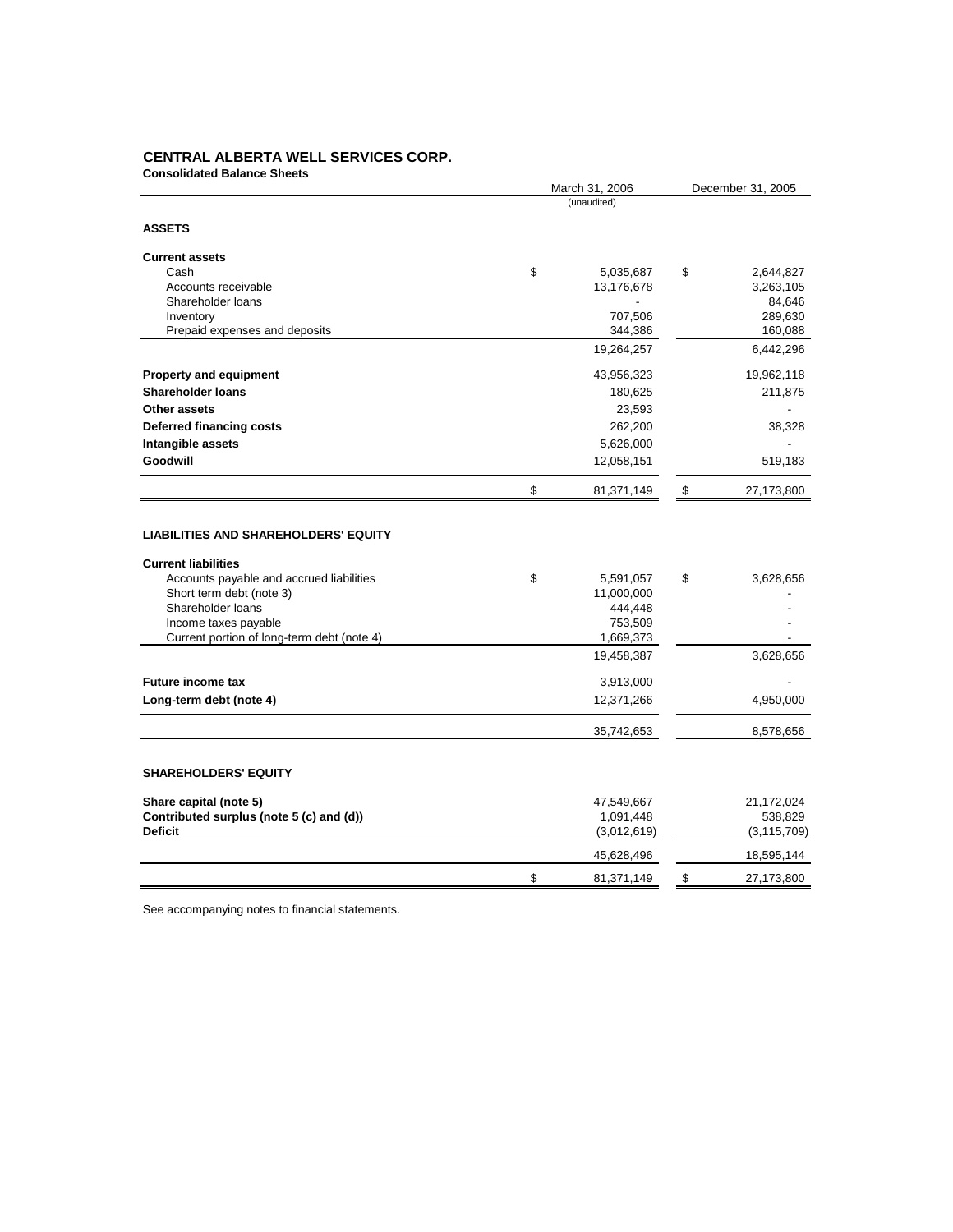# **CENTRAL ALBERTA WELL SERVICE CORP.**

**Consolidated Statements Of Income And Deficit**

**(unaudited)** 

|                                                          | Three Months Ended<br>March 31, 2006 |               | One Month Ended<br>March 31, 2005 |            |
|----------------------------------------------------------|--------------------------------------|---------------|-----------------------------------|------------|
| <b>REVENUE</b>                                           | \$                                   | 4,931,474     | \$                                | 80,156     |
| <b>OPERATING COSTS</b>                                   |                                      | 2,689,745     |                                   | 86,142     |
|                                                          |                                      | 2,241,729     |                                   | (5,986)    |
| <b>OTHER EXPENSES</b>                                    |                                      |               |                                   |            |
| General and administrative                               |                                      | 704,863       |                                   | 86,120     |
| Stock based compensation                                 |                                      | 572,220       |                                   |            |
| Interest                                                 |                                      | 119,595       |                                   | (1, 456)   |
| Depreciation and amortization                            |                                      | 741,961       |                                   | 17,781     |
|                                                          |                                      | 2,138,639     |                                   | 102,445    |
| <b>NET INCOME (LOSS)</b>                                 |                                      | 103,090       |                                   | (108, 431) |
| <b>DEFICIT, BEGINNING OF PERIOD</b>                      |                                      | (3, 115, 709) |                                   |            |
| <b>DEFICIT, END OF PERIOD</b>                            |                                      | (3,012,619)   | \$                                | (108, 431) |
|                                                          |                                      |               |                                   |            |
| <b>BASIC AND DILUTED EARNINGS PER SHARE (note 5 (e))</b> | \$                                   | 0.00          | \$                                | (0.09)     |

**See accompanying notes to financial statements.**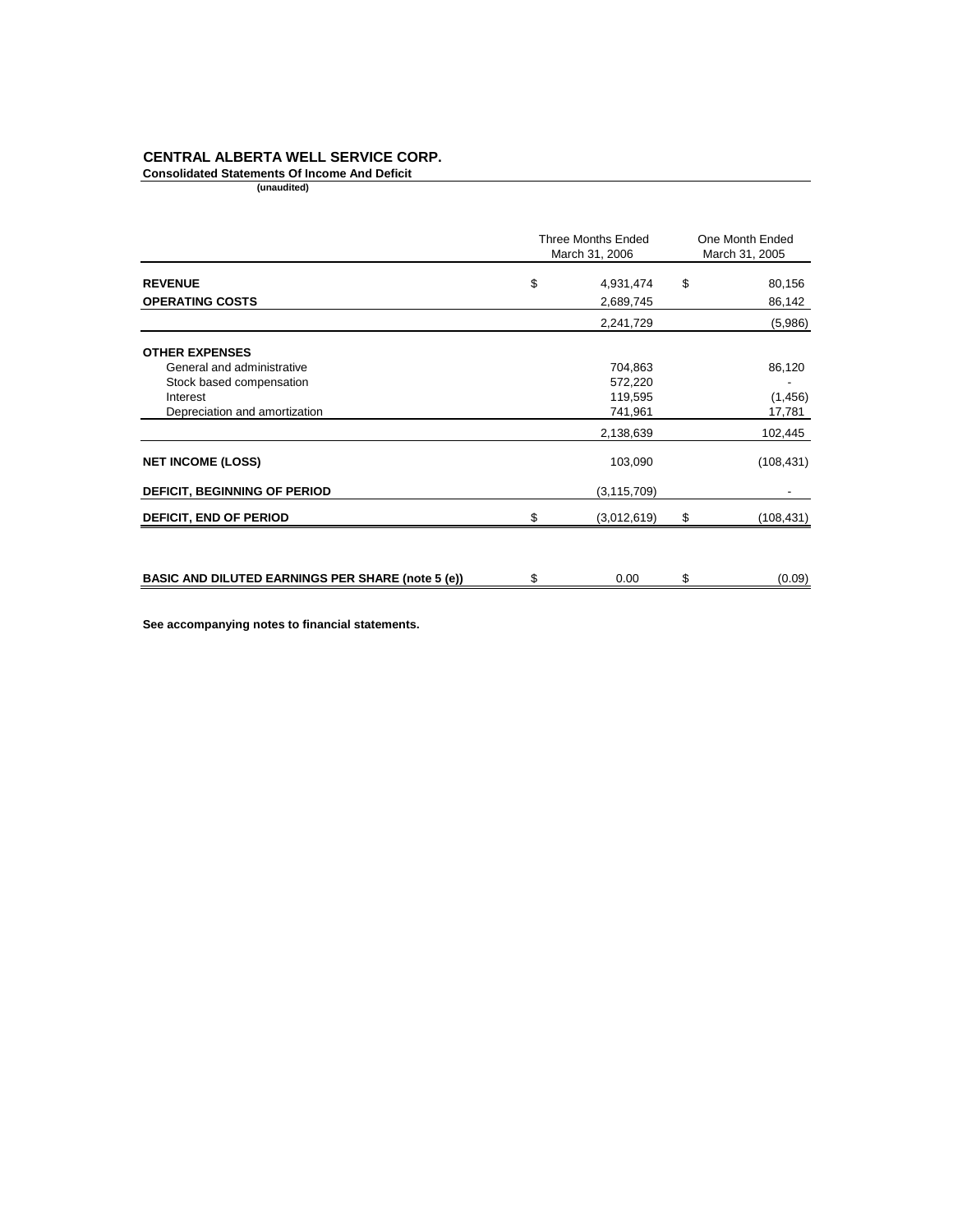# **CENTRAL ALBERTA WELL SERVICES CORP.**

**Consolidated Statement of Cash Flows**

| <b>Three Months Ended</b><br>March 31, 2006 |                | One Month Ended<br>March 31, 2005                                                            |                          |
|---------------------------------------------|----------------|----------------------------------------------------------------------------------------------|--------------------------|
|                                             |                |                                                                                              |                          |
|                                             |                |                                                                                              |                          |
| \$                                          | 103,090        | \$                                                                                           | (108, 431)               |
|                                             |                |                                                                                              |                          |
|                                             | 572,220        |                                                                                              | $\overline{\phantom{a}}$ |
|                                             | (4,080)        |                                                                                              | (1, 456)                 |
|                                             |                |                                                                                              | 17,781                   |
|                                             |                |                                                                                              | (92, 106)                |
|                                             |                |                                                                                              | 83,495                   |
|                                             | (732, 025)     |                                                                                              | (8,611)                  |
|                                             |                |                                                                                              |                          |
|                                             | (4,664,052)    |                                                                                              | (2,711,183)              |
|                                             | (9,262,272)    |                                                                                              | (293, 910)               |
|                                             | (2,456,596)    |                                                                                              | 2,700,000                |
|                                             | (16, 382, 920) |                                                                                              | (305,093)                |
|                                             |                |                                                                                              |                          |
|                                             |                |                                                                                              |                          |
|                                             |                |                                                                                              | 318,750                  |
|                                             |                |                                                                                              | 1,024,000                |
|                                             |                |                                                                                              | (15, 554)                |
|                                             |                |                                                                                              |                          |
|                                             | 38,750         |                                                                                              | (291, 250)               |
|                                             | 19,505,805     |                                                                                              | 1,035,946                |
|                                             | 2,390,860      |                                                                                              | 722,242                  |
|                                             | 2,644,827      |                                                                                              |                          |
| \$                                          | 5,035,687      | \$                                                                                           | 722,242                  |
|                                             |                | 741,961<br>1,413,191<br>(2, 145, 216)<br>14,875,360<br>5,123,954<br>(277, 204)<br>(255, 055) |                          |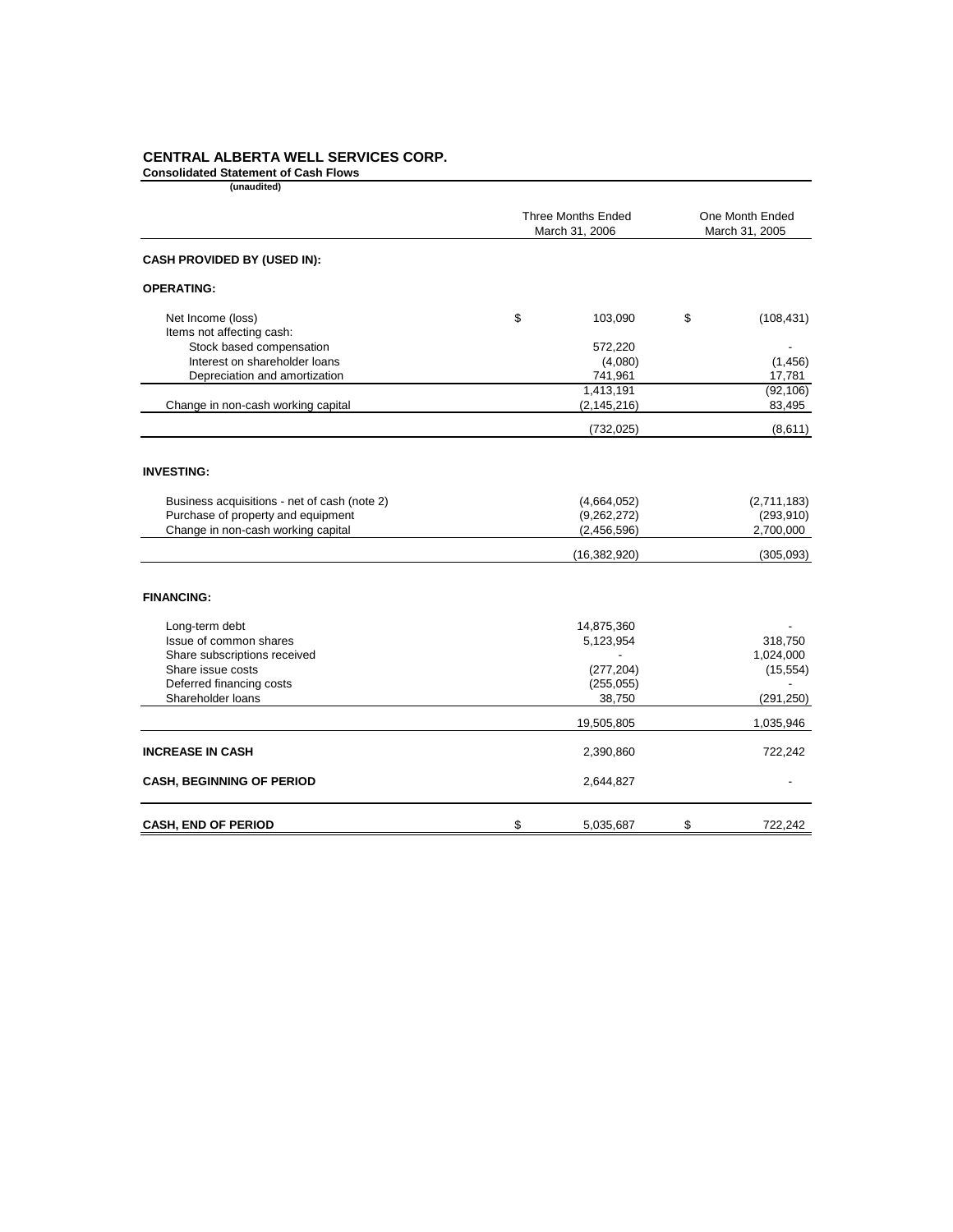#### **1. Accounting Policies**

The interim consolidated financial statements should be read in conjunction with the annual financial statements for the year ended December 31, 2005 as the interim statements do not contain all of the disclosures required for annual statements. The interim financial statements have been prepared in accordance with generally accepted accounting principles following the same accounting policies and methods of application as the annual financial statements for the year ended December 31, 2005.

On March 31, 2006, Central Alberta Well Services Corp. ("Company") acquired 100% of the issued and outstanding shares of SSI Special Services Inc. ("SSI"), Precise Energy Services Ltd. ("Precise") and 1080104 Alberta Ltd, operating as Vertical Rentals ("Vertical"). The interim consolidated financial statements include the financial position of Central Alberta Well Services Corp. and its subsidiaries.

#### **2. Business acquisitions**

#### **a) SSI Special Services Inc. ("SSI")**

On March 31, 2006, the Company acquired 100% of the issued and outstanding shares of SSI and certain shareholder loan balances for total consideration of \$18.3 million, excluding transaction costs, consisting of \$4.0 million of cash and the issuance of 8.0 million shares of the Company from treasury. SSI provides nitrogen and snubbing services to oil and gas companies operating in Western Canada and has been in operation since 1997.

# **b) Precise Energy Services Ltd. ("Precise")**

On March 31, 2006, the Company acquired 100% of the issued and outstanding shares of Precise for a purchase price of \$4.8 million, excluding transaction costs, consisting of 2.5 million shares of the Company from treasury. Precise provides well testing services to resource companies operating in Western Canada.

#### **c) 1080104 Alberta Ltd. ("Vertical")**

On March 31, 2006, the Company acquired 100% of the issued and outstanding shares of Vertical for a purchase price of \$2.3 million, excluding transaction costs, consisting of 1.2 million shares of the Company from treasury. Vertical has a fleet of rental equipment that it provides to oil and gas customers in Western Canada.

These transactions have been accounted for by the purchase method. These acquisitions closed on the last day of the reporting period and the financial position of these companies has been included in the Consolidated Balance Sheet as at March 31, 2006. Details of the acquisitions are as follows: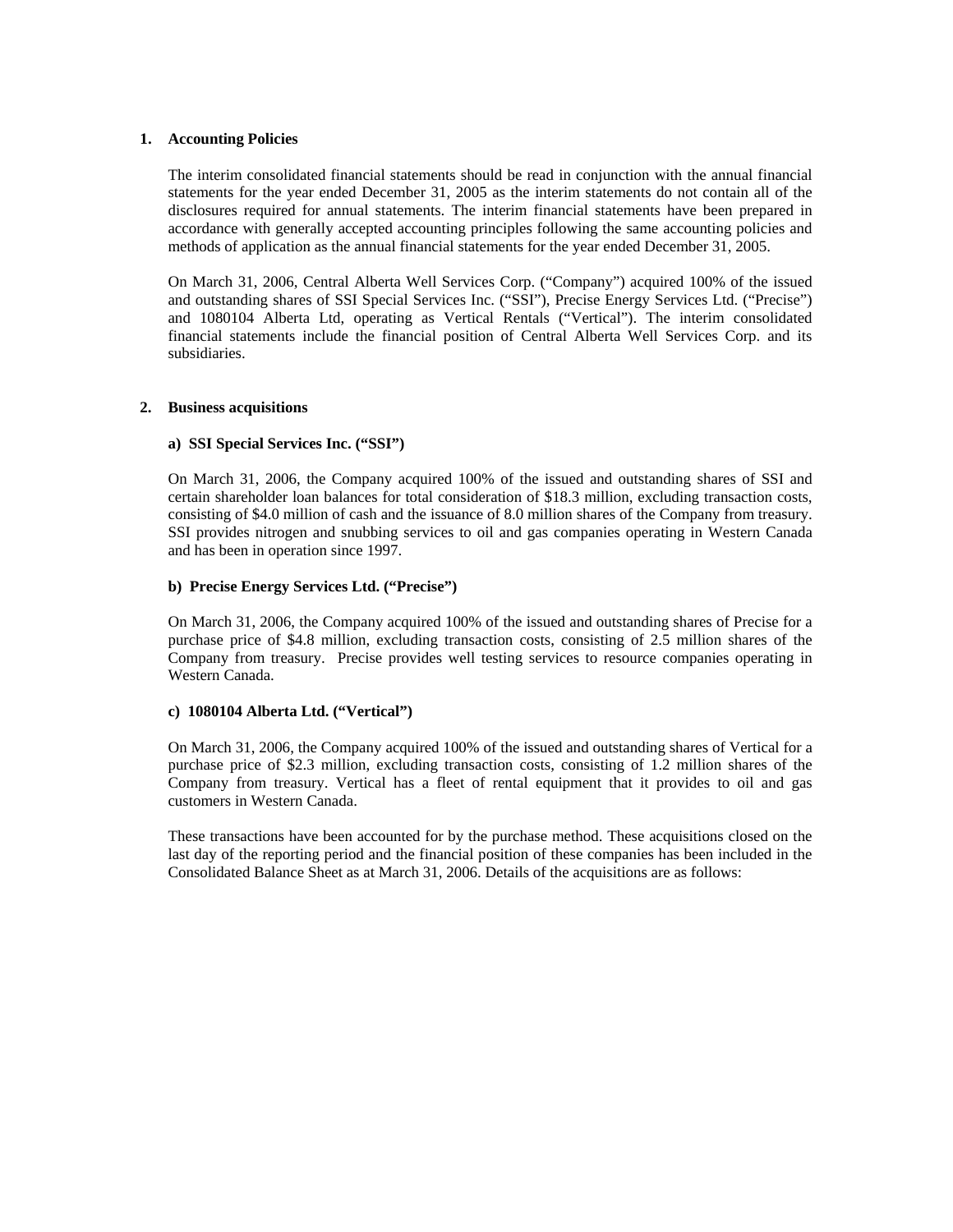|                                            | <b>SSI</b> | <b>Precise</b> | <b>Vertical</b> | <b>Total</b> |
|--------------------------------------------|------------|----------------|-----------------|--------------|
| Assets:                                    |            |                |                 |              |
| Working capital items                      | 1,441,210  | 311,997        | 541,309         | 2,294,516    |
| Property and equipment                     | 11,441,304 | 2,825,000      | 1,200,000       | 15,466,304   |
| Intangible assets                          | 5,626,000  |                |                 | 5,626,000    |
| Goodwill                                   | 7,504,929  | 3,182,401      | 851,638         | 11,538,968   |
|                                            | 26,013,443 | 6,319,398      | 2,592,947       | 34,925,788   |
| <b>Assumed liabilities:</b>                |            |                |                 |              |
| Due to parent                              | 4,050      |                |                 | 4,050        |
| Long term debt                             | 4,284,671  | 896,369        | 34,238          | 5,215,278    |
| Future income taxes                        | 3,159,000  | 590,000        | 257,000         | 4,006,000    |
|                                            | 7,447,721  | 1,486,369      | 291,238         | 9,225,328    |
| Net assets and total consideration         | 18,565,722 | 4,833,029      | 2,301,709       | 25,700,460   |
| Less: cash position                        | 612,078    | 350,591        | (298, 617)      | 664,052      |
| Net assets - excluding cash                | 19,177,800 | 5,183,620      | 2,003,092       | 26,364,512   |
|                                            |            |                |                 |              |
| Cash consideration - net of cash acquired  | 4,612,078  | 350,591        | (298, 617)      | 4,664,052    |
| Non cash consideration                     | 14,565,722 | 4,833,029      | 2,301,709       | 21,700,460   |
| Total consideration - net of cash position | 19,177,800 | 5,183,620      | 2,003,092       | 26,364,512   |

The purchase price allocation is preliminary and certain items have not yet been finalized.

#### **d) Cactus Coil Tubing Ltd. ("Cactus")**

On March 1, 2005 the Company purchased the operating assets of Cactus Coil Tubing Ltd. for cash consideration of \$2,700,000. The acquisition was accounted for by the purchase method with the results of operations included from the date of acquisition. The allocation of the purchase price is as follows:

| Net Assets Acquired:        |             |
|-----------------------------|-------------|
| Coiled tubing units         | \$1,980,500 |
| Other field equipment       | 85,500      |
| Inventory                   | 126,000     |
| Goodwill                    | 519,183     |
|                             | \$2,711,183 |
| Consideration:              |             |
| Due on business acquisition | \$2,711,183 |
|                             |             |

# **e) e-Quisitions Inc. ("EQ")**

On September 1, 2005, Central Alberta Well Services Corp. was amalgamated with EQ, with the newly formed corporation continuing as Central Alberta Well Services Corp. The amalgamation represented a reverse takeover of EQ, a non-operating public company whose shares had been halted from trading since October 22, 2004, and was accounted for as a capital transaction. On amalgamation EQ shareholders received one share of the Company in exchange for each twenty shares of EQ and the Company's shareholders received one share of the Company for each share its predecessor. The net liabilities assumed from EQ were as follows:

| Net liabilities assumed:                 |                       |
|------------------------------------------|-----------------------|
| Accounts payable and accrued liabilities | \$147.437             |
| Note payable                             | 100,000               |
|                                          | $\frac{1}{2}$ 247,437 |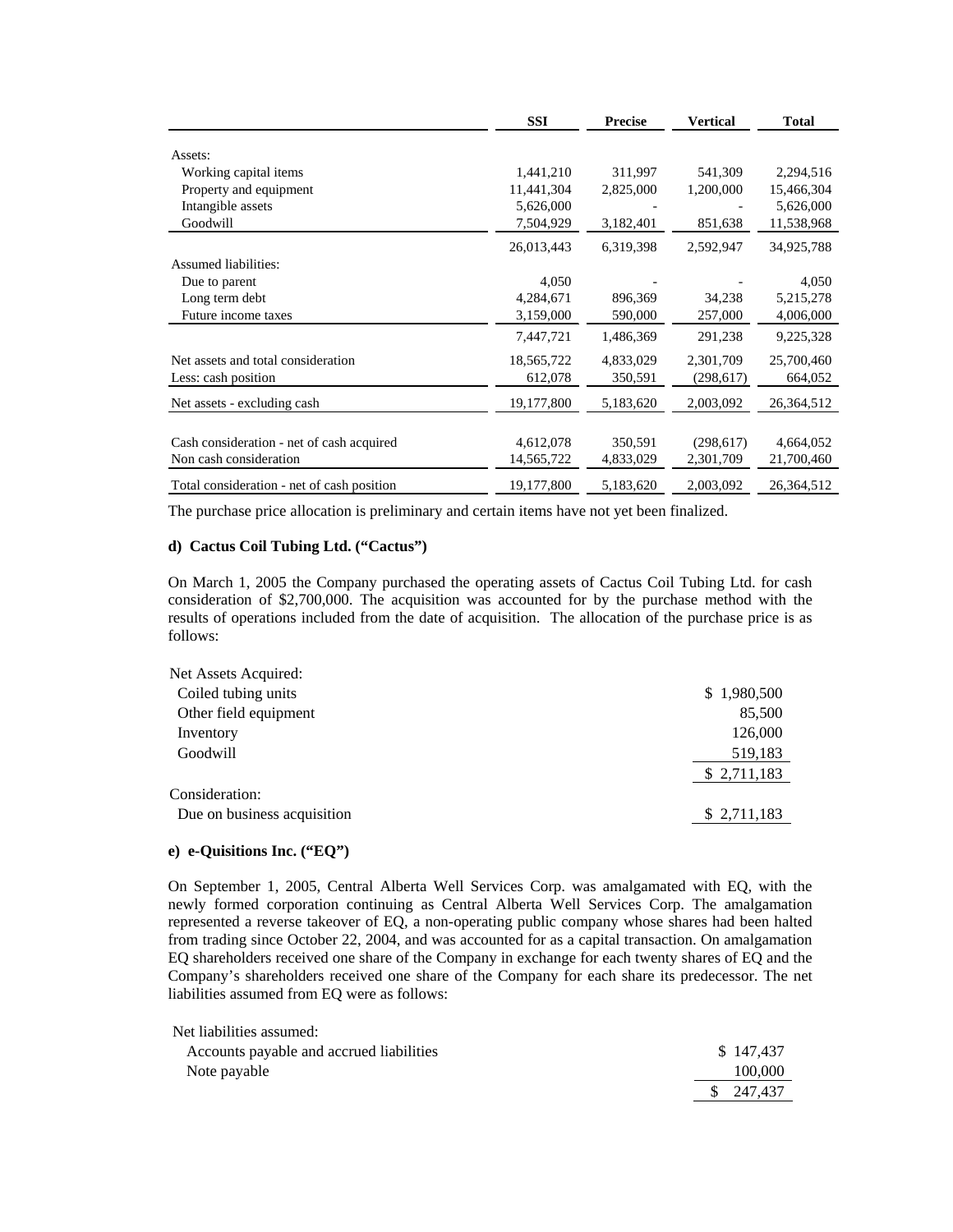The net liability was charged directly to deficit at the time of the acquisition. The Company also issued 100,000 common shares at \$1 each in settlement of the note payable concurrent with the closing of the reverse takeover.

#### **3. Short term debt**

|                                                                                                                                                                                                                                                                                                                 | As at          | As at             |
|-----------------------------------------------------------------------------------------------------------------------------------------------------------------------------------------------------------------------------------------------------------------------------------------------------------------|----------------|-------------------|
|                                                                                                                                                                                                                                                                                                                 | March 31, 2006 | December 31, 2005 |
| Credit facility for up to \$21 million at interest rates<br>from CIBC prime plus 1.25% to 3.00%, maturing July<br>31, 2006 with available extension to September 30,<br>2006, monthly payments of interest only until maturity,<br>secured by a second charge on equipment and a general<br>security agreement. | \$11,000,000   | -                 |

# **4. Long term debt**

|                                                                                                                                                                                                                                                                                                                      | As at          | As at             |
|----------------------------------------------------------------------------------------------------------------------------------------------------------------------------------------------------------------------------------------------------------------------------------------------------------------------|----------------|-------------------|
|                                                                                                                                                                                                                                                                                                                      | March 31, 2006 | December 31, 2005 |
| Credit facility for up to \$13 million at interest rates<br>based on Government of Canada bond yield plus 3.2%,<br>monthly payments of interest only to December 31,<br>2006 followed by 48 equal payments of principal and<br>interest, secured by a first charge on equipment and a<br>general security agreement. | 8,825,360      | 4,950,000         |
| Term loans bearing interest at fixed rates from 2.9% to<br>11.0%, maturing at various dates from October 2006 to<br>February 2011, monthly payments of principal and<br>interest of \$77,805, secured by charges over specific<br>equipment.                                                                         | 3,940,409      |                   |
| Equipment loans bearing interest at National Bank of<br>Canada prime plus 1.25%, monthly payments of<br>\$18,403 per month, maturing at various dates from<br>September 2009 to October 2010.                                                                                                                        | 830,370        |                   |
| Unsecured loans with no fixed terms of repayment,<br>incurring interest at 10% per annum, payable monthly.                                                                                                                                                                                                           | 420,000        |                   |
| Unsecured, interest free loan from Government of<br>Canada related to a patent and repayable upon<br>commercial application.                                                                                                                                                                                         | 24,500         |                   |
| Total debt                                                                                                                                                                                                                                                                                                           | 14,040,639     | 4,950,000         |
| Less current portion                                                                                                                                                                                                                                                                                                 | 1,669,373      |                   |
|                                                                                                                                                                                                                                                                                                                      | \$12,371,266   | \$<br>4,950,000   |

At March 31, 2006, the estimated principal repayments due in each of the next five years are as follows: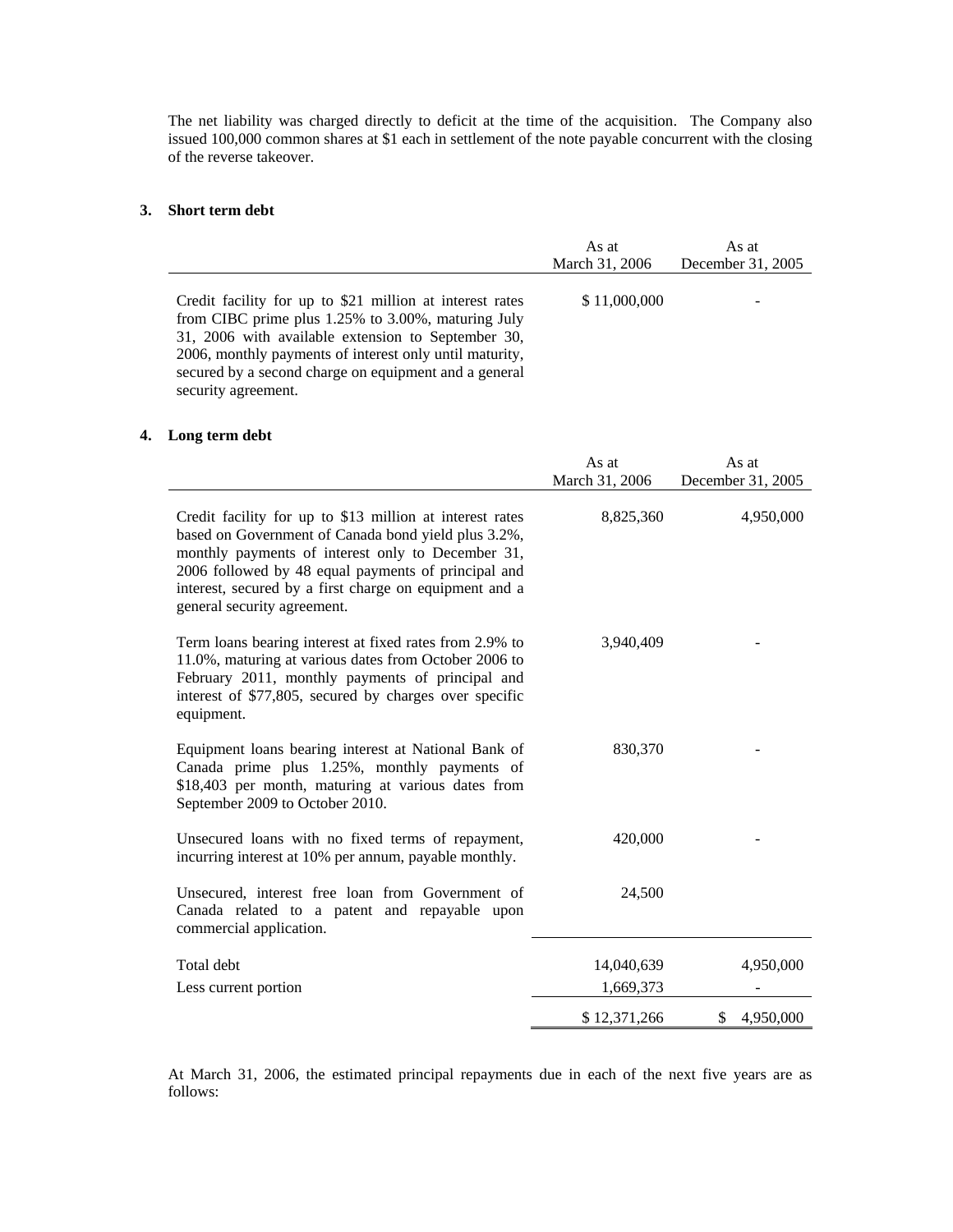| 2007 | \$<br>1,669,373 |
|------|-----------------|
| 2008 | 3,155,887       |
| 2009 | 3,205,652       |
| 2010 | 3,174,439       |
| 2011 | 2,183,363       |
|      | \$13,388,714    |

# **5. Share capital**

a) Authorized:

Unlimited number of common shares.

b) Issued:

|                                               | Number     | Amount        |
|-----------------------------------------------|------------|---------------|
| Common Shares:                                |            |               |
| Issued on incorporation                       | 1,275,000  | \$<br>318,750 |
| Issued on private placement                   | 2,500,008  | 1,500,000     |
| Issued on EQ acquisition (note 2)             | 900,000    |               |
| Issued on settlement of note payable (note 2) | 100,000    | 100,000       |
| Issued on short form offering document        | 1,739,130  | 2,000,000     |
| Issued on conversion of debentures            | 20,561,000 | 18,504,900    |
| Issued on exercise of options                 | 5,000      | 5,750         |
| Share issue costs                             |            | (1,257,376)   |
| Balance December 31, 2005                     | 27,080,138 | \$21,172,024  |
| Issued on private placement                   | 2,904,400  | 5,082,704     |
| Issued on exercise of options                 | 35,000     | 60,851        |
| Issued on SSI acquisition (note 2)            | 8,000,000  | 14,320,000    |
| Issued on Precise acquisition (note 2)        | 2,507,027  | 4,813,492     |
| Issued on Vertical acquisition (note 2)       | 1,190,000  | 2,284,800     |
| Share issue costs (net of tax)                |            | (184,204)     |
| Balance March 31, 2006                        | 41,716,565 | \$47,549,667  |

On March 1, 2005, the Company issued 1,275,000 shares at \$0.25 per share for cash of \$27,500 and promissory notes of \$291,250. On April 28, 2005, the Company completed a private placement of 2,500,008 shares at \$0.60 per share for gross proceeds of \$1,500,000. Issue costs of \$30,890 were netted against the combined proceeds of these transactions.

On September 1, 2005, the Company completed a reverse take-over of EQ and the two companies were amalgamated to form a new company called Central Alberta Well Services Corp. On amalgamation, 900,000 shares of the Company were issued to shareholders of EQ and 100,000 shares were issued in settlement of certain EQ liabilities.

On September 8, 2005 the Company issued 1,739,130 shares at a price of \$1.15 each for gross proceeds of \$2,000,000, less commission, legal costs and other placement costs of \$212,885.

During June 2005, the Company issued \$18,504,900 of unsecured subordinated convertible debentures bearing interest at 10% payable semi-annually. At December 2005, 100% of these debentures had been converted into 20,561,000 shares of the Company at a conversion price of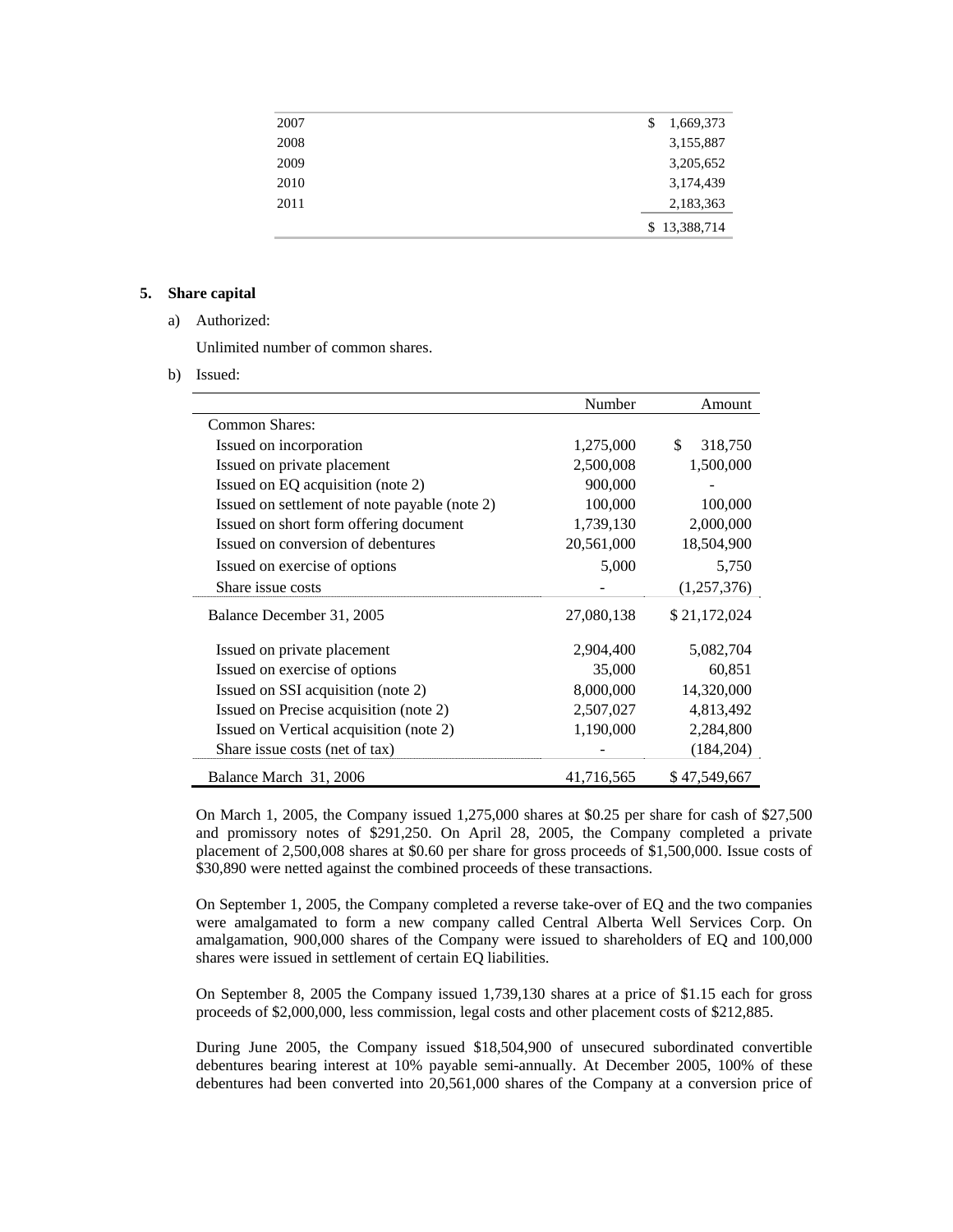\$0.90 per share. Legal and other costs relating to the debenture conversions of \$48,942 were recorded as share issue costs.

During February 2006, the Company completed a private placement of 2,904,400 shares at \$1.75 per share for gross proceeds of \$5,082,704. Related costs of \$247,204, less tax of \$82,935, were recorded as share issue costs.

On March 31, 2006, the Company completed the acquisitions of SSI, Precise and Vertical. On the SSI transaction the Company issued 8,000,000 shares for purchase consideration of \$14,320,000. On the Precise acquisition, the Company issued 2,507,027 shares for purchase consideration of \$4,813,492. On the Vertical acquisition, the Company issued 1,190,000 shares for purchase consideration of \$2,284,800. Related costs of \$30,000, less tax of \$10,065, were recorded as issue costs.

c) Performance warrants

The Company issued 3,600,000 performance warrants on April 28, 2005 to certain of its directors and officers with a term of five years. After vesting the warrants are exercisable into shares of the Company at a price of \$1.00 per share. Vesting of the warrants was conditional upon the weighted average trading price of the Company's common shares being above specified levels for 20 consecutive trading days. During the fourth quarter of 2005, the vesting conditions were met for 100% of the warrants. Compensation expense and contributed surplus of \$54,000 relating to the performance warrants was recorded for the period ended December 31, 2005.

Of these warrants, 2,936,850 [82%] are subject to an escrow agreement, whereby, upon subject to the above vesting conditions, 10% of the warrants were released upon issuance and 15% of the balance are releasable every six months for three years.

# d) Stock option plan

During 2005 the Company established a stock option plan to provide directors, officers, employees and consultants with the opportunity to participate in its growth and development. As at December 31, 2005, 1,445,000 options were outstanding at exercise prices between \$1.15 and \$2.50 per share. These options expire during 2010. As at March 31, 2006, an additional 1,467,500 options were issued at exercise prices between \$1.75 and \$1.82 per share, expiring during 2011. One third of the options vested upon issuance and the balance vest in equal amounts on each anniversary over the next two years. Exercisable options were 481,667 at December 31, 2005 and 959,167 at March 31, 2006.

|                                  | Number of<br>Options | <b>Weighted Average</b><br><b>Exercise Price</b> |
|----------------------------------|----------------------|--------------------------------------------------|
| Outstanding, beginning of period |                      | \$                                               |
| Granted                          | 1,455,000            | 1.79                                             |
| Exercised                        | (5,000)              | (1.15)                                           |
| Forfeited                        | (5,000)              | (1.15)                                           |
| Outstanding, December 31, 2005   | 1,445,000            | \$<br>1.80                                       |
| Granted during period            | 1,467,500            | 1.78                                             |
| Exercised during period          | (35,000)             | (1.18)                                           |
| Outstanding, March 31, 2006      | 2,877,500            | \$<br>1.79                                       |